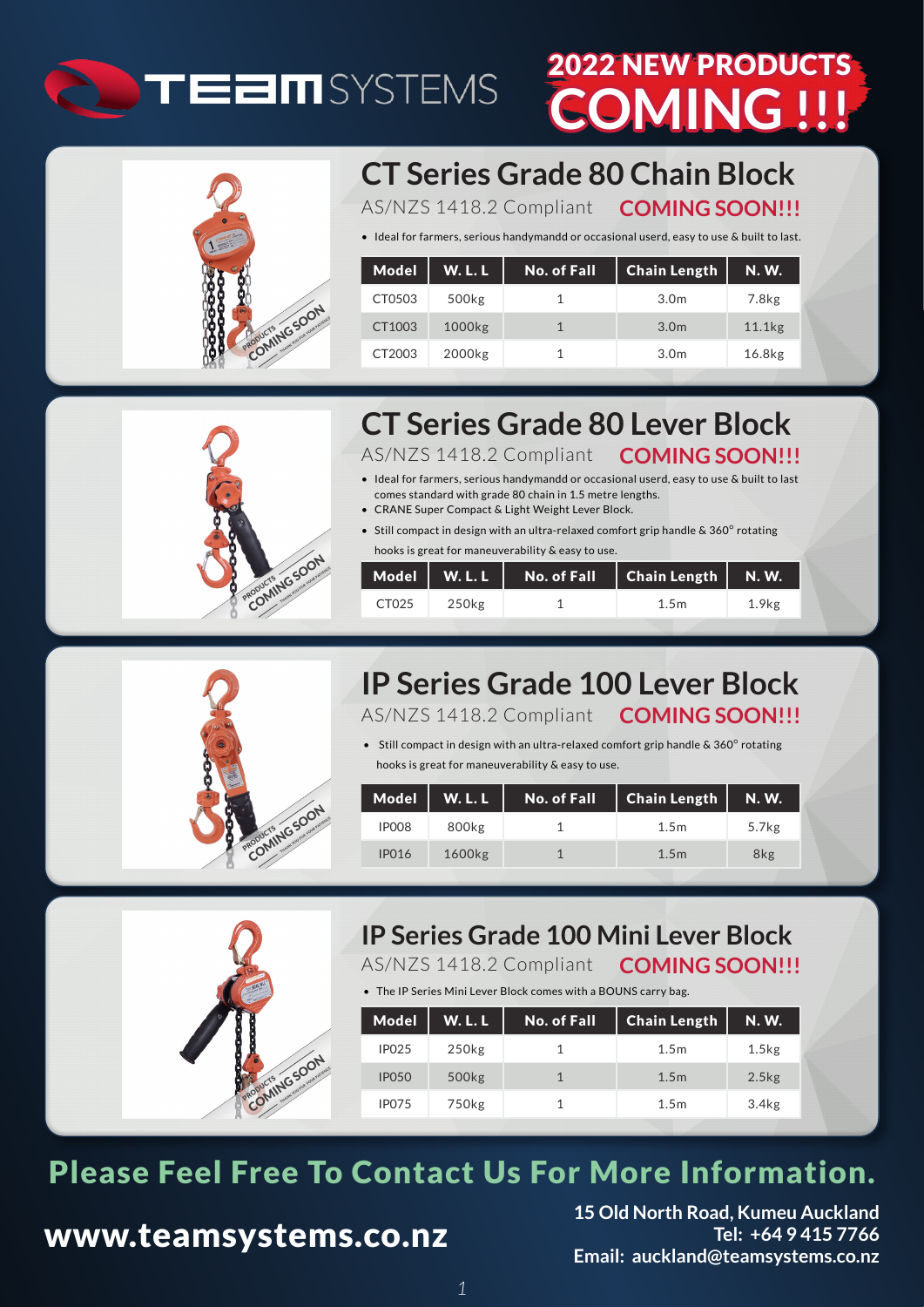

# **COMING !!!** 2022 NEW PRODUCTS



## **Two Leg Chain Sling - 8mm** Made to Order

#### AS/NZS 3775.1 Compliant

- Two leg chain slings with shortening grab hook & self locking hook.
- Each assembly is inspected and proof tested in an accredited laboratory.
- Fitted with a working load limit tag.
- Issued with individual serial numbers.
- Supplied in a storage pail, with the resellers' contact details displayed on the label.

| Model       |                 | Chain Size   Effective Length | <b>W.L.L</b> |
|-------------|-----------------|-------------------------------|--------------|
| CS8MM2L2.0M | 8mm             | 2.0 <sub>m</sub>              | 3500kg@60°   |
| CS8MM2L3.0M | 8 <sub>mm</sub> | 3.0 <sub>m</sub>              | 3500kg@60°   |



## **Two Leg Chain Sling - 10mm** Made to Order **COMING SOON!!!**

#### AS/NZS 3775.1 Compliant

- Two leg chain slings with shortening grab hook & self locking hook.
- Each assembly is inspected and proof tested in an accredited laboratory.
- Fitted with a working load limit tag.
- Issued with individual serial numbers.
- Supplied in a storage pail, with the resellers' contact details displayed on the label.

| Model        |                 | <b>Chain Size</b>   Effective Length | <b>W.L.L</b> |
|--------------|-----------------|--------------------------------------|--------------|
| CS10MM2L2.0M | 8 <sub>mm</sub> | 2.0 <sub>m</sub>                     | 5500kg@60°   |
| CS10MM2L3.0M | 8 <sub>mm</sub> | 3.0 <sub>m</sub>                     | 5500kg@60°   |



## **Four Leg Chain Sling - 8mm**

Made to Order **COMING SOON!!!** 

#### AS/NZS 3775.1 Compliant

- Four leg chain slings with shortening grab hook & self locking hook.
- Each assembly is inspected and proof tested in an accredited laboratory.
- Fitted with a working load limit tag.
- Issued with individual serial numbers.

• Supplied in a storage pail, with the resellers' contact details displayed on the label.

| Model        |     | $\mid$ Chain Size $\mid$ Effective Length | W. L. L    |
|--------------|-----|-------------------------------------------|------------|
| CS10MM4L2.0M | 8mm | 2.0 <sub>m</sub>                          | 3500kg@60° |

# Please Feel Free To Contact Us For More Information.

## www.teamsystems.co.nz

**15 Old North Road, Kumeu Auckland Tel: +64 9 415 7766 Email: auckland@teamsystems.co.nz**